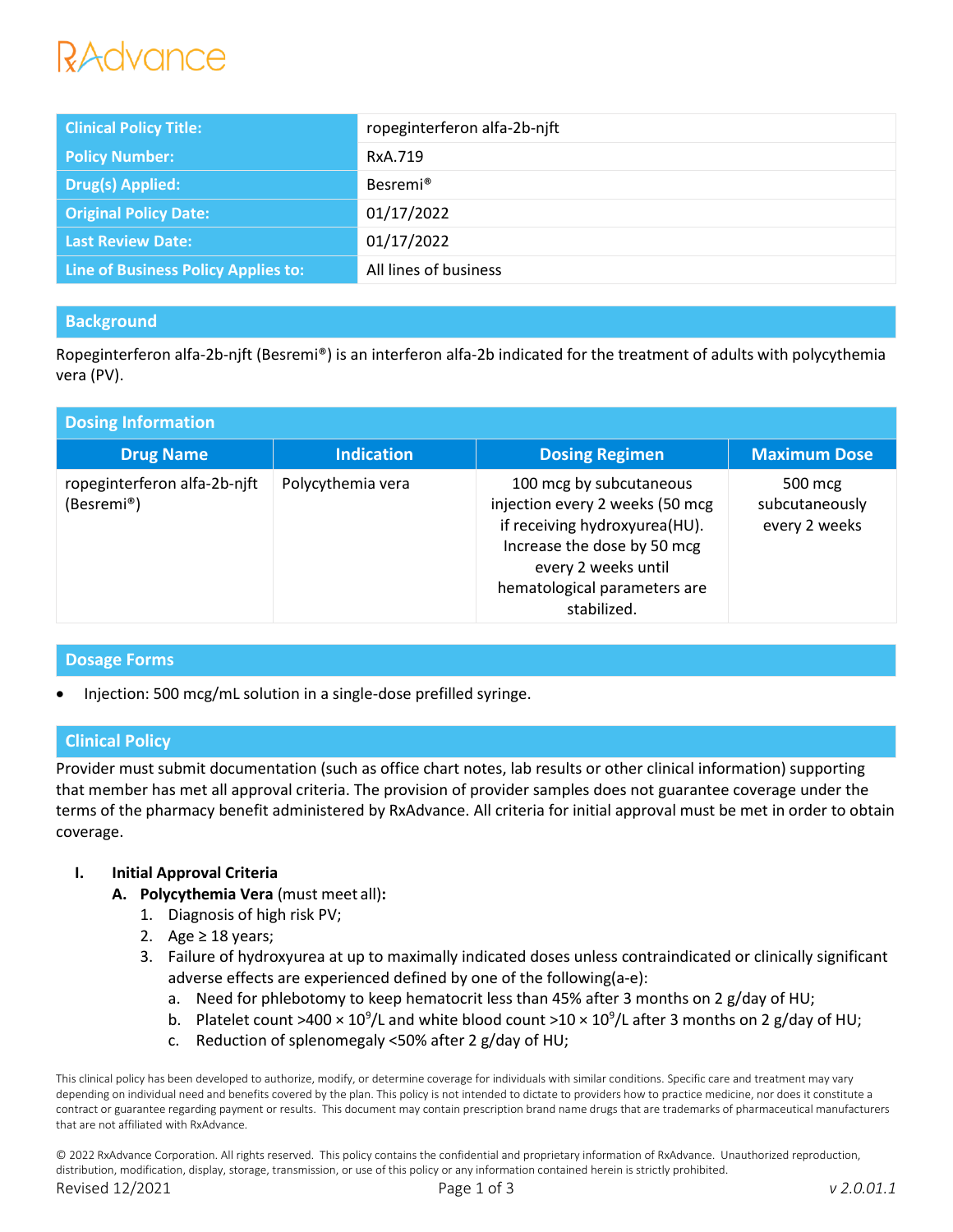

- d. Absolute neutrophil count <1.0  $\times$  10<sup>9</sup>/L or platelet count <100  $\times$  10<sup>9</sup>/L or hemoglobin <10 g/dL;
- e. Presence of hydroxyurea side effects at any dose of hydroxyurea;
- 4. Dose does not exceed 500 mcg subcutaneously every 2 weeks.

**Approval Duration**

**Commercial:** 6 months **Medicaid:** 6 months

### **II. Continued Therapy Approval**

#### **A. Polycythemia Vera (must meet all):**

- 1. Member is currently receiving medication that has been authorized by RxAdvance or member has met initial approval criteria listed in this policy;
- 2. Member is responding positively to therapy;
- 3. Dose does not exceed 500 mcg subcutaneously every 2 weeks.

**Approval Duration Commercial:** 6 months **Medicaid:** 6 months

#### **III. Appendices**

**APPENDIX A: Abbreviation/Acronym Key** HU: hydroxyurea PV: polycythemia vera

#### **APPENDIX B: Therapeutic Alternatives**

Below are suggested therapeutic alternatives based on clinical guidance. Please check drug formulary for preferred agents and utilization management requirements.

| <b>Drug Name</b>                                  | <b>Dosing Regimen</b>      | <b>Dose Limit/ Maximum Dose</b> |
|---------------------------------------------------|----------------------------|---------------------------------|
| hydroxyurea (Droxia, Hydrea)                      | 15 to 20 mg/kg/day         | 80 mg/kg orally                 |
| Jakafi <sup>®</sup>                               | 10 mg twice daily          | 25 mg twice daily orally        |
| Long-Acting peginterferon alfa-2a<br>(PEG-IFNa2a) | 45 mcg/week subcutaneously | 180 mcg/week                    |
| <b>Busulfan</b>                                   | 2 to 4 mg once daily       | 4 mg/daily                      |

Therapeutic alternatives are listed as generic (Brand name®) when the drug is available by both generic and brand, Brand name® when the drug is available by brand only and generic name when the drug is available by generic only.

#### **APPENDIX C: Contraindications/Boxed Warnings**

- Contraindication(s):
	- o Existence of, or history of severe psychiatric disorders, particularly severe depression, suicidal ideation or suicide attempt.
	- o Hypersensitivity to interferon or to any component of Besremi®.
	- o Hepatic impairment (Child-Pugh B or C).
	- o History or presence of active serious or untreated autoimmune disease.
	- o Immunosuppressed transplant recipients.
- Boxed Warning(s):
	- o Risk of Serious Disorders: Interferon alfa products may cause or aggravate fatal or life-threatening neuropsychiatric, autoimmune, ischemic, and infectious disorders. Monitor closely and withdraw

© 2021 RxAdvance Corporation. All rights reserved. This policy contains the confidential and proprietary information of RxAdvance. Unauthorized reproduction, distribution, modification, display, storage, transmission, or use of this policy or any information contained herein is strictly prohibited. Revised 12/2021 Page 2 of 3 *v 2.0.01.1*